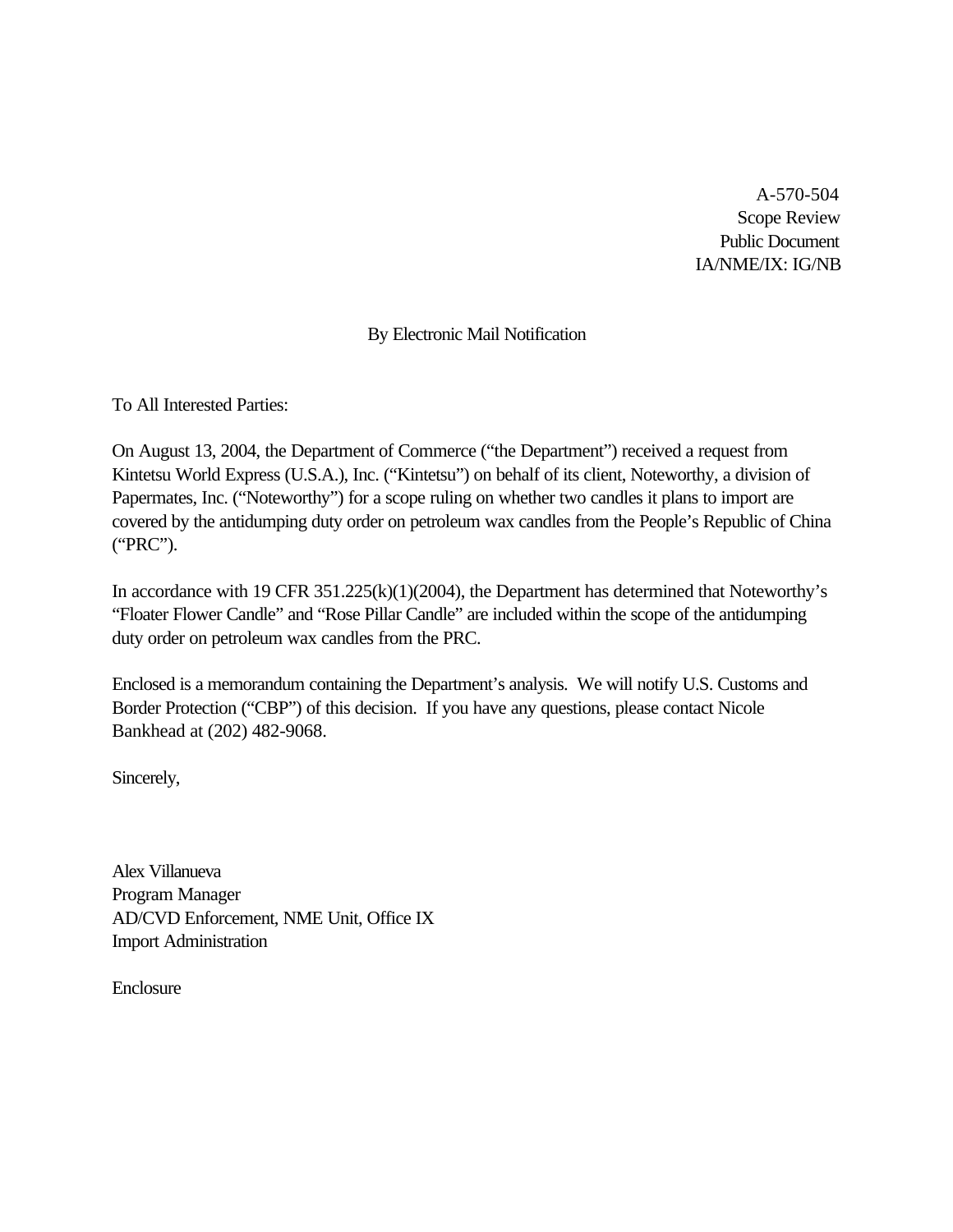A-570-504 Scope Review Public Document IA/NME/IX: IG/NB

| <b>MEMORANDUM FOR:</b> | Barbara E. Tillman<br><b>Acting Deputy Assistant Secretary</b><br>for Import Administration                                                                                                                                                            |
|------------------------|--------------------------------------------------------------------------------------------------------------------------------------------------------------------------------------------------------------------------------------------------------|
| FROM:                  | James C. Doyle<br><b>Office Director</b><br>AD/CVD Enforcement, NME Unit, Office IX                                                                                                                                                                    |
| <b>SUBJECT:</b>        | Final Scope Ruling: Antidumping Duty Order on Petroleum Wax<br>Candles From the People's Republic of China (A-570-504);<br>Kintetsu World Express (U.S.A.), Inc. ("Kintetsu") on behalf of<br>Noteworthy, a Division of Papermates Inc. ("Noteworthy") |

# **Summary**

On August 13, 2004, the Department of Commerce ("the Department") received a request from Kintetsu on behalf of its client, Noteworthy, for a scope ruling to determine whether its "Floater Flower Candle" and "Rose Pillar Candle" are included within the scope of the antidumping duty order on petroleum wax candles from the People's Republic of China ("PRC"). Antidumping Duty Order: Petroleum Wax Candles from the People's Republic of China, 51 FR 30686 (August 28, 1986) ("Order"). In accordance with 19 CFR  $351.225(k)(1)$ , we recommend that the Department determine that Noteworthy's "Floater Flower Candle" and "Rose Pillar Candle" are within the scope of the Order.<sup>1</sup>

# **Background**

On August 13, 2004, the Department received a letter from Kintetsu requesting a scope ruling on the "Floater Flower Candle" and "Rose Pillar Candle" that Noteworthy plans to import from the PRC. On

 $<sup>1</sup>$  The Department has developed an internet website that allows interested parties to access prior</sup> scope determinations regarding the Order. This website lists all scope determinations from 1991 to the present. It can be accessed at http://ia.ita.doc.gov/download/candles-prc-scope/index, and will be updated periodically to include newly issued scope determinations.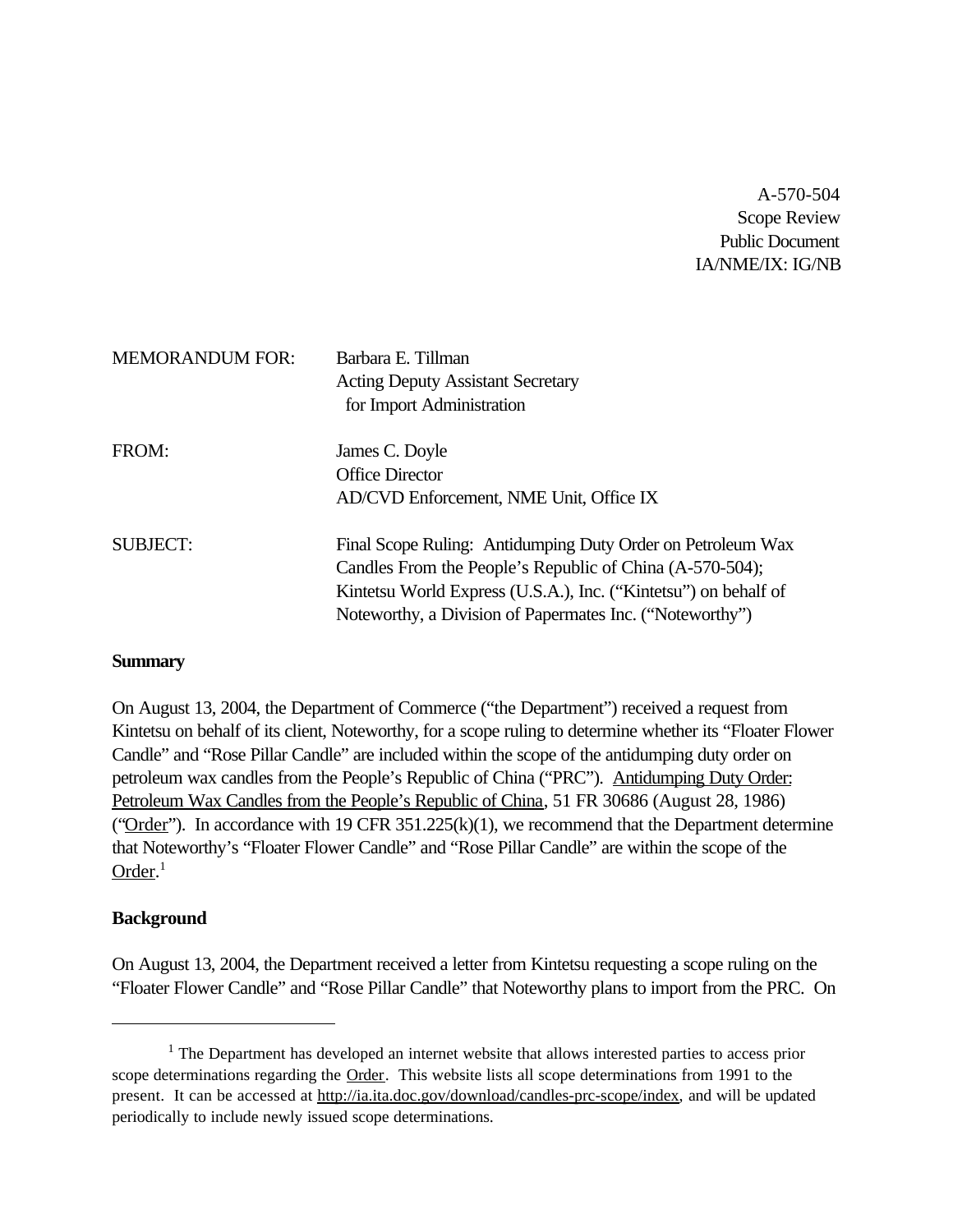November 5, 2004, the National Candle Association (the "NCA") submitted comments on Noteworthy's scope ruling requests.

# **Product Description**

Noteworthy's request concerns two sets of candles which it calls "Floater Flower Candle" (#80416) and "Rose Pillar Candle" (#80417"). Noteworthy provided samples of both candles for the Department's review.

Noteworthy's "Floater Flower Candle" is a floating candle made of 100% paraffin wax and classified under Harmonized Tariff Schedule of the United States ("HTS") subheading 3406.00.0000. It is red and in the shape of a flower with molded detail of flower petals evident from the top and side views of the candle. This candle is approximately 2 inches in diameter and one inch in height.

Noteworthy's "Rose Pillar Candle" is made of 100% paraffin wax, classified under HTS subheading 3406.00.0000. The candle measures approximately 3 and 1/4 inches in height and 2 and 1/2 inches wide. This "Rose Pillar Candle" is decorated with pink molded roses surrounding all sides as well as the top of the candle. Noteworthy claims that these molded roses are discernible from a majority of angles.

# **Noteworthy's Scope Request**

Noteworthy argues that its "Floater Flower Candle" is in the shape of an identifiable object, and that the object, in this case a flower, is discernible from a majority of angles, and therefore should be found to be outside the scope of the Order. Noteworthy argues that its "Floater Flower Candle" is similar to a flower candle the Department previously found to be outside the scope of the Order. See Final Scope Ruling Jo-Ann Fabric Stores (January 29, 2002) at 7 ("Jo-Ann Fabric Ruling") (the Department found Jo-Ann Fabric's "Floating Flower Candle outside the scope of the Order because it was identifiable as an open flower blossom from most angles). Noteworthy argues that the "Floater Flower Candle" it plans to import is similar in description to the one referenced in the Jo-Ann Fabric Ruling, is shaped in the form of an identifiable object, and is discernible from a majority of angles, and therefore, should be outside the scope of the Order.

Noteworthy argues that its "Rose Pillar Candle" should be outside the scope of the Order based on a U.S. Customs & Border Protection ("CBP") Bulletin. See U.S. Customs Service Port of Los Angeles Public Bulletin Number 02-005 (March 8, 2002) ("CBP Bulletin"). Noteworthy references the CBP Bulletin statement that "decorated pillars, columns, and rounds generally fall under within (*sic)* the scope, however, 'one exception is when the decoration overwhelms the pillar; that is, the decoration is discernible from a majority of angles." See Noteworthy August 13, 2004 Submission at 4 and attachment 1.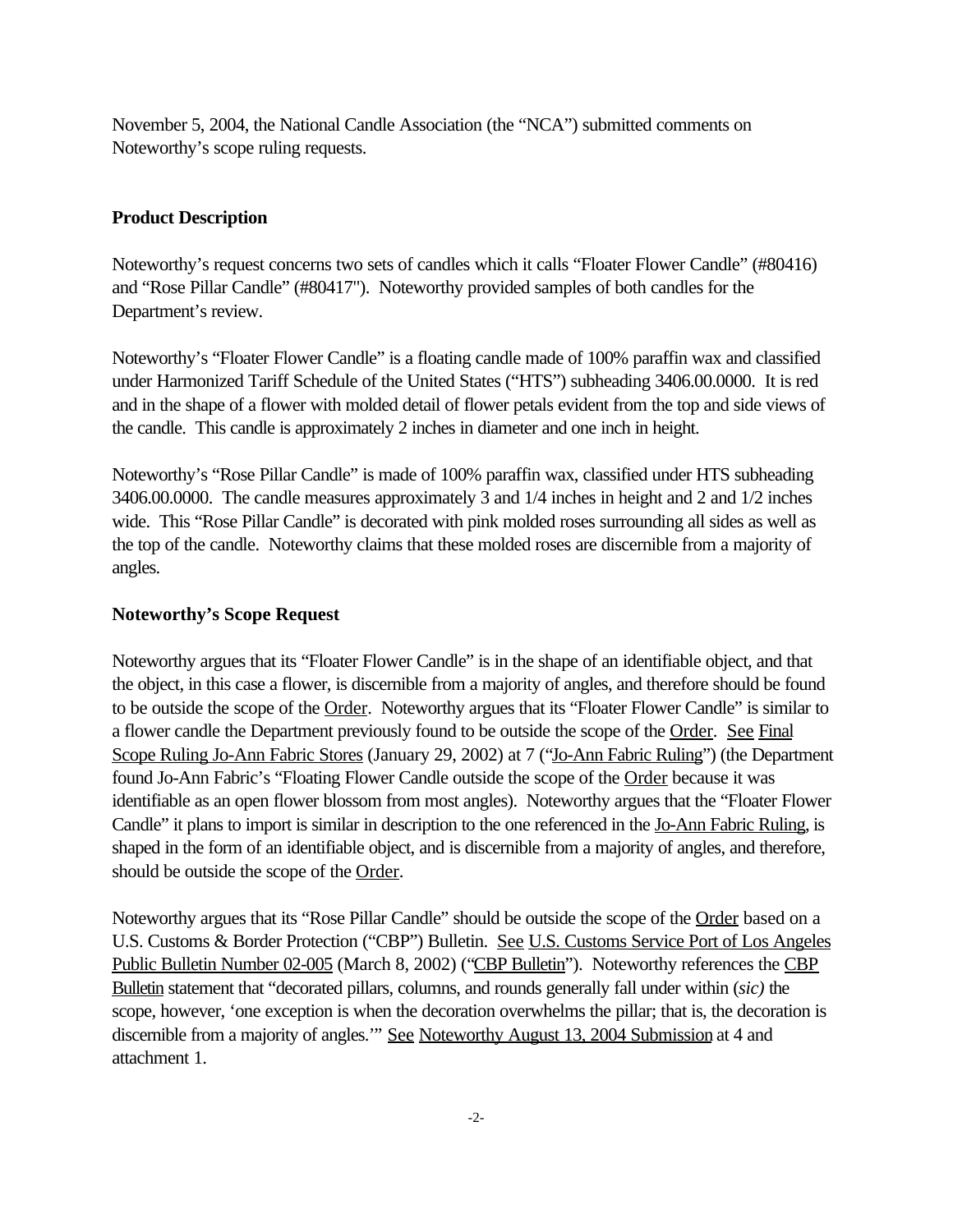Noteworthy argues that the "Rose Pillar Candle" fulfills this exception because the decoration of the candle, molded roses surrounding all sides of the candle, overwhelms the decoration of the candle. Noteworthy states that because, the "Rose Pillar Candle" falls under the exception outlined in the CBP Bulletin, the candle should not be included within the scope of the Order.

### **NCA Comments**

The National Candle Association ("NCA") submitted comments regarding the above scope ruling requests on November 5, 2004. In its comments, the NCA retraces the history of this antidumping duty order, including the import surges and resultant injury suffered by domestic manufacturers which prompted the original September 1985 antidumping petition. The NCA contends that the antidumping statute and antidumping duty orders are remedial in nature and exceptions to them should be construed as narrowly as possible to preserve the efficacy of the Order. In support of its assertion, the NCA cites a Court of International Trade conclusion, with regard to the novelty exception, that "a candle must be specifically designed for use only in connection with a religious holiday or special event to fall within the novelty candle exception." See Russ Berrie & Co., Inc. v. United States, 57 F. Supp. 2d. 1184, 1194 (CIT 1999)(Russ Berrie). Thus, the NCA argues that the Department narrowly limited the novelty candle exception to figurine candles, candles shaped in the form of identifiable objects, and candles specifically designed for use only in connection with the holiday season.

In its submission, the NCA claims that Noteworthy's candles are:

petroleum wax candles made in China having fiber- or paper-cored wicks. Noteworthy's candles are not in the shape of identifiable objects, they are not designed for use in connection with the holiday season and, therefore, they fall within the scope of the Order.

# See NCA November 5, 2004 Submission at 6 ("NCA Submission").

Furthermore, the NCA argues that Noteworthy's "Floating Flower Candle" is not recognizable as a flower from the majority of angles. The NCA claims that the "flower characteristic can only be discerned from looking straight down onto the top of the candle." See NCA Submission at 6. According to the NCA, this candle is similar to Premier's "tulip lantern" candle, which the Department found was not recognizable from most angles. See Final Scope Ruling Premier Candle Corporation (February 25, 2002) at 5 ("Premier Candle Ruling") (the Department determined that Premier's "Tulip Lantern Candle" was within the scope of the **Order** because the characteristic which it claimed rendered it a novelty candle was not visible from all of its angles). The NCA also references the Department's finding that Hallmark's "leaf" candles were not recognizable from a majority of angles as leaves and therefore not an identifiable object pursuant to the novelty candle exception. See Final Scope Ruling Hallmark Cards (May 19, 2004) at 7-8 ("Hallmark Ruling") (the Department determined that Hallmark's "Red Maple Leaf" candle was within the scope of the Order because the candle was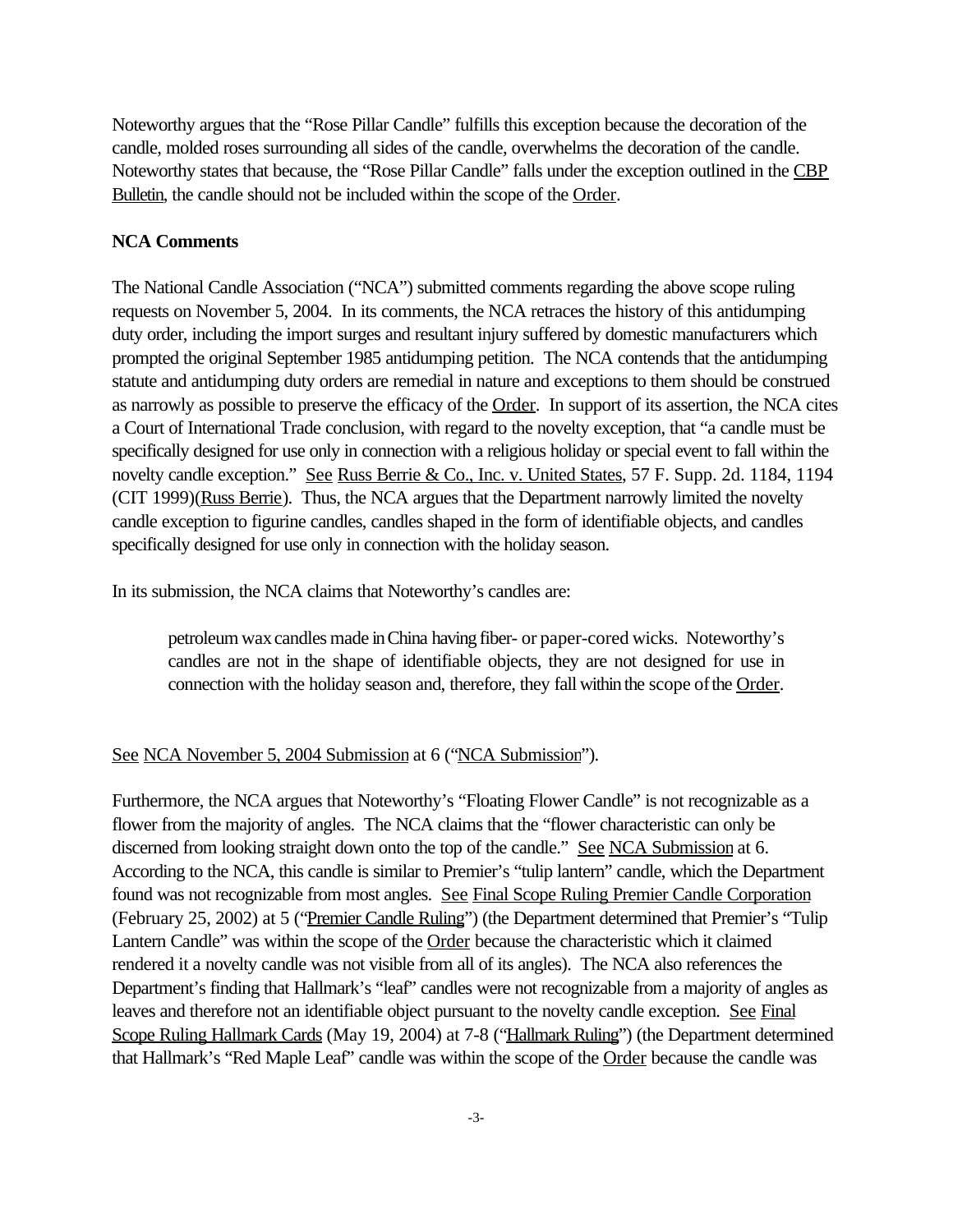not easily recognizable as a "dark green leaf with red berries" from most angles, and, therefore, not an identifiable object pursuant to the novelty candle exception). The NCA points to the Atico Ruling to demonstrate that the instant candles should be included within the scope of the Order because Noteworthy's "Floating Flower Candle" lacks the detail of the flower in the Atico Ruling. See Final Scope Ruling Atico International, Inc. (February 19, 2002) at 6-7 ("Atico Ruling") (the Department determined that two of Atico's candles that had petals on the top and sides and could, therefore, be identified from most angles and thus excluded from the scope of the Order). Therefore, the NCA argues that, because Noteworthy's flower candle does not qualify as an identifiable object, it must be included within the scope of the Order.

According to the NCA, Noteworthy states that its rose pillar candle is a pillar candle decorated with molded flowers on all sides. The NCA argues that because the rose pillar candle is a pillar candle and pillar candles are included in the Order, and because the candle does not have a design that limits its use solely to a specific holiday, Noteworthy's "Rose Pillar Candle" should be included within the scope of the Order.

# **Legal Framework**

The regulations governing the Department's antidumping scope determinations are found at 19 CFR 351.225 (2004). On matters concerning the scope of an antidumping duty order, the Department first examines the descriptions of the merchandise contained in the petition, the initial investigation, and the determinations of the Secretary (including prior scope determinations) and the U.S. International Trade Commission ("ITC"). This determination may take place with or without a formal inquiry. If the Department determines that these descriptions are dispositive of the matter, the Department will issue a final scope ruling as to whether or not the subject merchandise is covered by the order. See 19 CFR 351.225(k)(1).

Conversely, where the descriptions of the merchandise are *not* dispositive, the Department will consider the five additional factors set forth at 19 CFR 351.225(k)(2). These criteria are: (1) the physical characteristics of the merchandise; (2) the expectations of the ultimate purchasers; (3) the ultimate use of the product; (4) the channels of trade in which the product is sold; and (5) the manner in which the product is advertised and displayed. The determination as to which analytical framework is most appropriate in any given scope inquiry is made on a case-by-case basis after consideration of all evidence before the Department.

In the instant case, the Department has evaluated Noteworthy's requests in accordance with 19 CFR 351.225(k)(1) and finds that the descriptions of the products contained in the petition, the initial investigation, and the determinations of the Secretary (including prior scope determinations) and the ITC are dispositive with respect to Noteworthy's "Floater Flower Candle" and "Rose Pillar Candle." Therefore, for these candles, the Department finds it unnecessary to consider the additional factors set forth at 19 CFR 351.225(k)(2).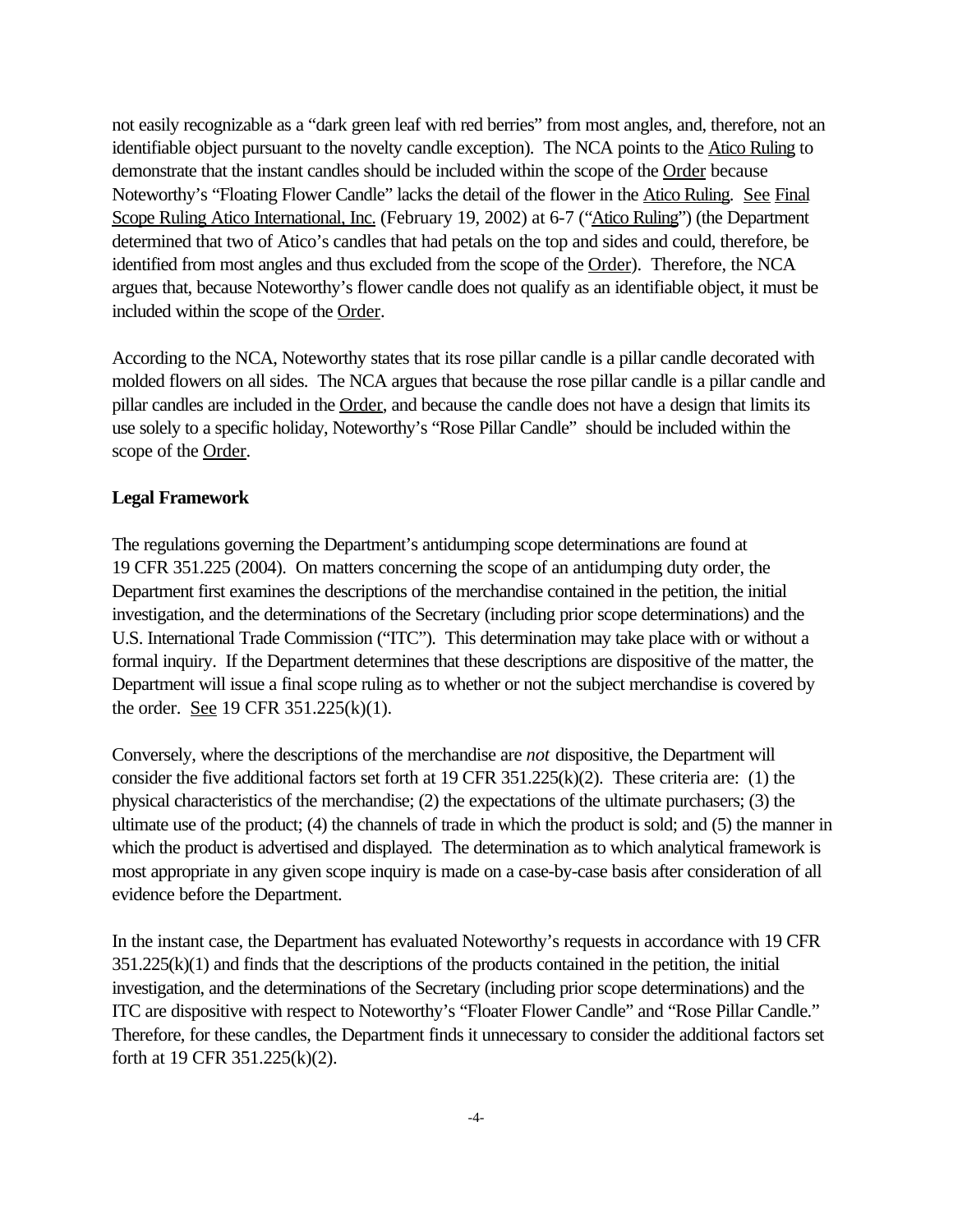Documents and parts thereof from the underlying investigation that the Department deemed relevant to this scope ruling were made part of the record of this determination and are referenced herein. Documents that the Department did not present, or place on the record, do not constitute part of the administrative record for this scope determination.

In its petition of September 4, 1985, the NCA requested that the investigation cover:

{c}andles {which} are made from petroleum wax and contain fiber or paper-cored wicks. They are sold in the following shapes: tapers, spirals, and straight-sided dinner candles; rounds, columns, pillars; votives; and various wax-filled containers. These candles may be scented or unscented ... and are generally used by retail consumers in the home or yard for decorative or lighting purposes.

See Antidumping Petition (September 4, 1985), at 7.

The Department defined the scope of the investigation in its notice of initiation. This scope language carried forward without change through the preliminary and final determinations of sales at less than fair value and the eventual antidumping duty order:

{c}ertain scented or unscented petroleum wax candles made from petroleum wax and having fiber or paper-cored wicks. They are sold inthe following shapes: tapers, spirals, and straight-sided dinner candles; rounds, columns, pillars, votives; and various wax-filled containers.

See Petroleum Wax Candles from the People's Republic of China: Initiation of Antidumping Duty Investigation, 50 FR 39743 (September 30, 1985); Petroleum Wax Candles from the People's Republic of China: Preliminary Determination of Sales at Less Than Fair Value, 51 FR 6016 (February 19, 1986); Petroleum Wax Candles from the People's Republic of China: Final Determination of Sales at Less Than Fair Value, 51 FR 25085 (July 10, 1986) ("Final Determination"); and Order.

The ITC adopted a similar definition of the "like product" subject to its determinations, noting that the investigations did not include "birthday, birthday numeral and figurine type candles." See Candles from the People's Republic of China: Determination of the Commission in Investigation No. 731-TA-282 (Final), Publication 1888 (August 1986) ("ITC Determination"), at 4, note 5, and A-2.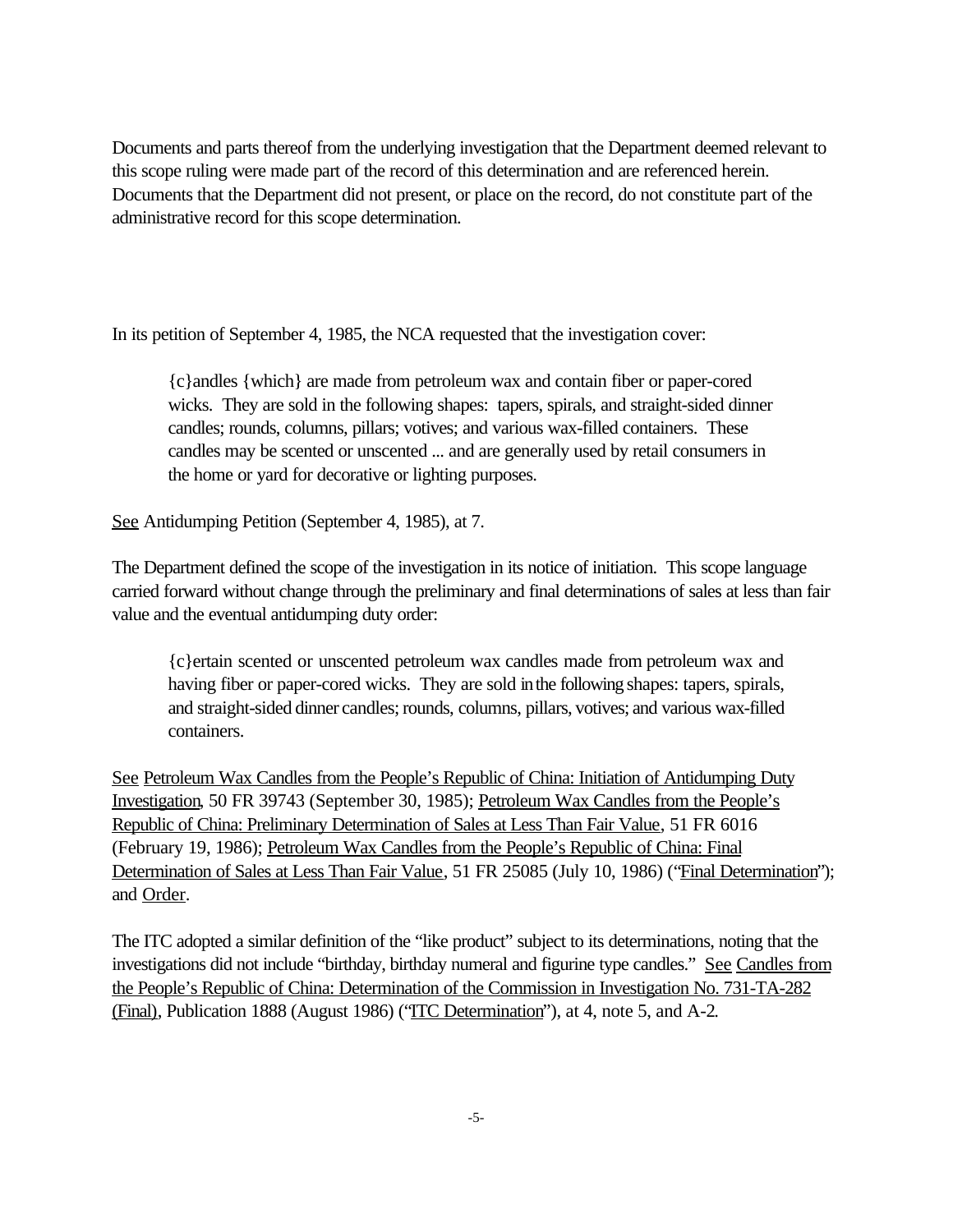Also of relevance to the present scope inquiry is the Department's instructions to the U.S. Customs Service (now renamed U.S. Customs and Border Protection ("CBP")) (see Letter from the Director, Office of Compliance, to Burditt, Bowles & Radzius, Ltd., July 13, 1987 ("CBP Notice") issued in connection with a July 1987 scope determination concerning an exception from the Order for novelty candles which states:

The Department of Commerce has determined that certain novelty candles, such as Christmas novelty candles, are not within the scope of the antidumping duty order on petroleum-wax candles from the People's Republic of China (PRC). Christmas novelty candles are candles specially designed for use only in connection with the Christmas holiday season. This use is clearly indicated by Christmas scenes and symbols depicted in the candle design. Other novelty candles not within the scope of the order include candles having scenes or symbols of other occasions (*e.g.*, religious holidays or special events) depicted in their designs, figurine candles, and candles shaped in the form of identifiable objects (*e.g.*, animals or numerals).

### See CBP Notice (*emphasis added*).

When determining whether a particular product claimed as a novelty candle is within the scope of the Order, the Department's first line of inquiry is whether the shape of the candle falls within those shapes listed by the inclusive language of the Order's scope, *i.e.*, "tapers, spirals, and straight-sided dinner candles; rounds, columns, pillars, votives; and various wax-filled containers." If a candle falls within one of the above-delineated shapes, it will be determined to be within the Order's scope. Candles of a shape not listed by the inclusive language of the Order's scope will then be evaluated to determine whether they are "scented or unscented petroleum wax candles made from petroleum wax and having fiber or paper-cored wicks."

In November 2001, the Department changed its practice on the issue of candle shapes. See Final Scope Ruling – Antidumping Duty Order on Petroleum Wax Candles From the People's Republic of China (A-570-504); J.C. Penney (November 9, 2001) ("J.C. Penney Scope Ruling"). In this ruling, the Department reviewed the text of the scope of the Order, beginning with the text of the first sentence of the scope which covers "{c}ertain scented or unscented petroleum wax candles made from petroleum wax and having fiber or paper-cored wicks." See Order. The text following this broad inclusive sentence provides a list of shapes; this list is not modified by any express words of exclusivity. The result of our prior practice of not including within the scope of the Order candles of a shape other than those specifically listed in the Order was inconsistent with the fact that the candles were "scented or unscented petroleum wax candles made from petroleum wax and having fiber or paper-cored wicks."<sup>2</sup> In the J.C. Scope Penney Ruling, the Department determined to revise this practice because it

<sup>&</sup>lt;sup>2</sup> See, e.g., Final Scope Ruling - Antidumping Duty Order on Petroleum Wax Candles From the People's Republic of China (A-570-504); Endar Corp. (January 11, 2000) ("Endar") ("dragonfly"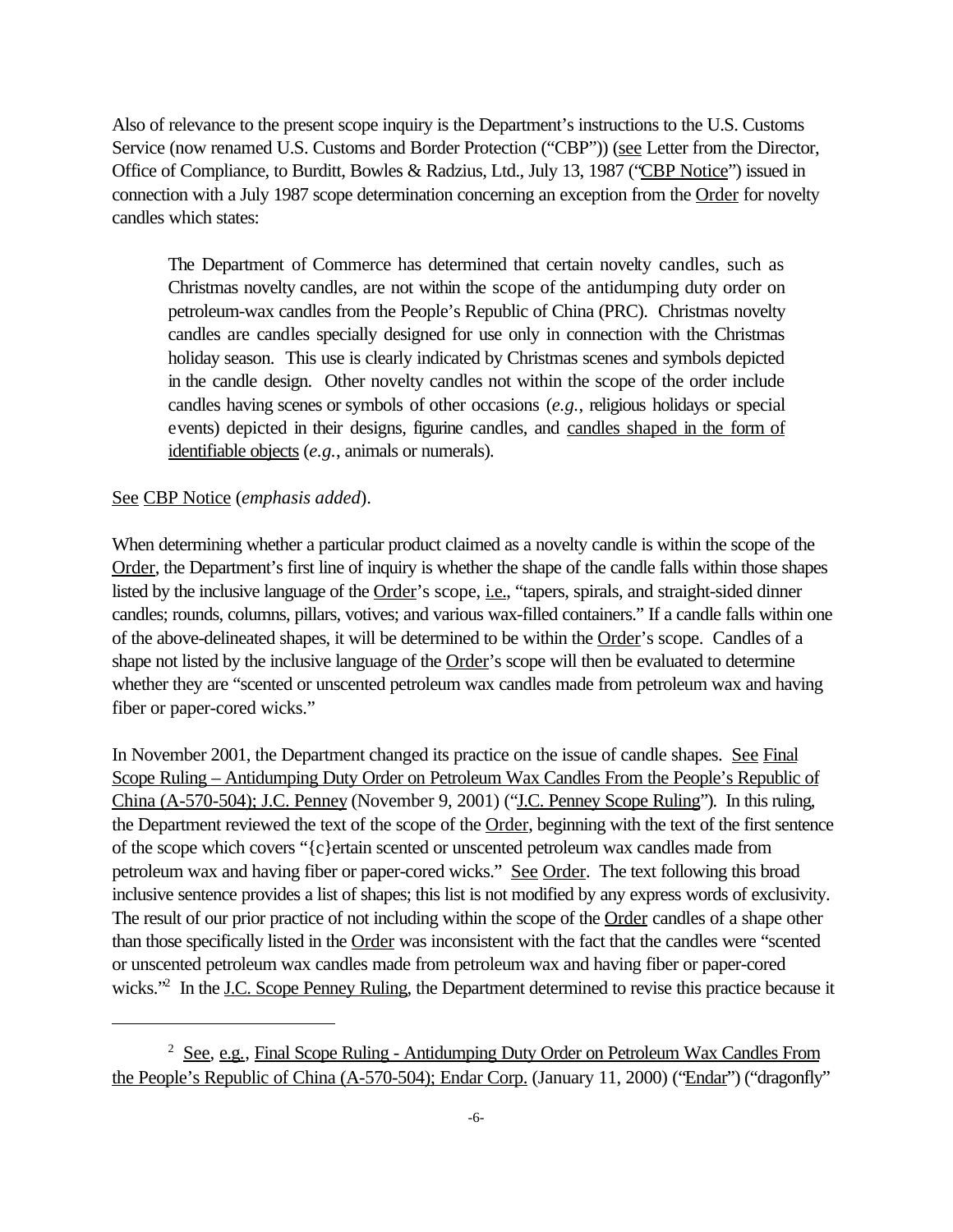had the effect of narrowing the broad coverage of the first sentence of the Order's scope. The list of shapes in the second sentence of the Order's scope does not provide a textual basis for such a narrowing of the coverage of the first sentence of the Order's scope. Accordingly, to give full effect to the first sentence of the inclusive language of the scope, the Department now will normally evaluate whether candles of a shape not listed by the inclusive language of the Order's scope are scented or unscented petroleum wax candles made from petroleum wax and having fiber or paper-cored wicks.

This approach of evaluating such candles in light of the entire text of the Order's scope is in keeping with the opinion of the Court of International Trade ("CIT"), noting that a better approach in scope rulings is to avoid subjective issues of intent and, instead, look to the petition's language to determine whether the class or kind of merchandise at issue was expressly included. Duferco Steel, Inc. v. United States, 146 F. Supp. 2d 913 (May 29, 2001) ("Duferco Steel"). Such an approach is a departure from past CIT precedent that required the Department to give ample deference to the NCA's intent when examining a petition's description of the subject merchandise. See, e.g., Torrington Co. v. United States, 995 F. Supp. 117, 121 (CIT 1998).

Although the specific scope decision in Duferco Steel has been overturned by the United States Court of Appeals of the Federal Circuit ("CAFC") in Duferco Steel, Inc. v. United States, 296 F.3d 1087 (Fed. Cir. 2002) ("Duferco Steel II"), we do not believe that the CAFC's decision undermines the Department's decision in the J.C. Penney Scope Ruling. The plain language of the scope of the Order clearly states "{c}ertain scented or unscented petroleum wax candles made from petroleum wax and having fiber or paper-cored wicks . . . sold in the following shapes: tapers, spirals, and straight-sided dinner candles; rounds, columns, pillars, votives; and various wax-filled containers" are included within the scope of the Order. Thus, the Order offers a descriptive list of the shapes of candles included within the Order, but, as the courts have recognized, there is no requirement that every single product covered must be identified in the scope. More specifically, the CAFC has stated that "the petitions that led to the issuance of the order did not need to specifically identify the {product} in order to cover {it}; our precedent, to say nothing of the regulations, makes clear that neither a petition nor an antidumping or countervailing duty order requires that level of specificity."<sup>3</sup> The CAFC further stated "{a}s a matter of law, a petition need not list the entire universe of products . . . in order {for the petition} to cover those products."<sup>4</sup> Thus, as applied to this Order, there is no requirement, nor is it possible, for all the

candle, in the shape of a rough-hewn stone with a dragonfly carved on top, not within scope because it is of a shape not listed by the scope), and Final Scope Ruling – Antidumping Duty Order on Petroleum Wax Candles From the People's Republic of China (A-570-504); American Drug Stores, Inc. (March 16, 1998) (sphere or ball-shaped candle not within scope because it is a shape not listed by the scope).

<sup>3</sup> Novosteel SA v. United States, 284 F.3d 1261, 1264 (Fed. Cir. 2002).

 $4 \underline{\text{Id}}$ .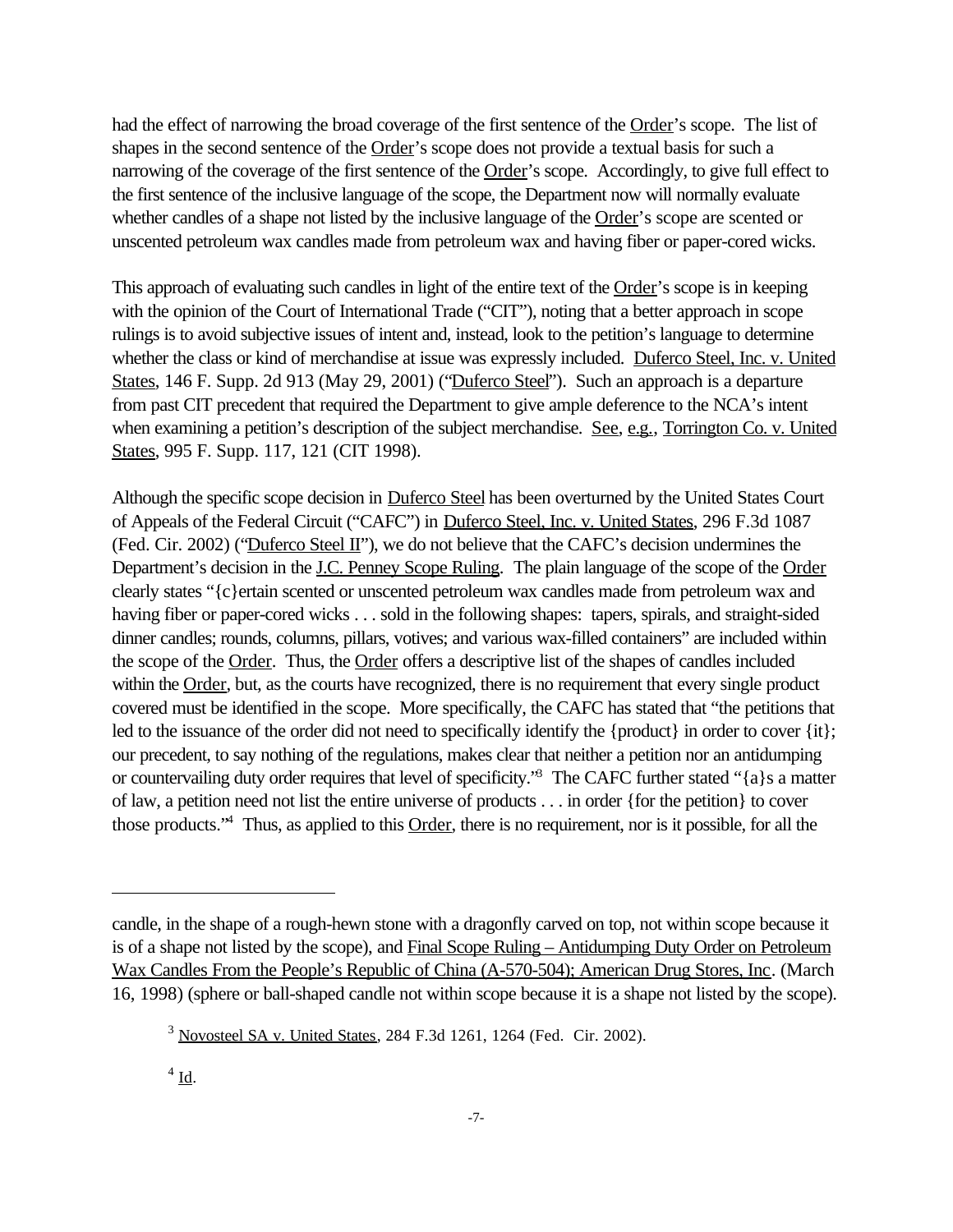shapes of candles to be listed.<sup>5</sup> In fact, if the list were exhaustive, there would have been no need for the Department to render a decision on novelty candles or any other candle that was not explicitly listed as a shape in the scope of the Order. However, the Department did render the novelty candle exception that offered a narrowly construed exception, leaving all other petroleum wax candles from the PRC covered by the Order.

If the Department determines that the candle is made from petroleum wax and has a fiber or papercored wick, but the candle possesses characteristics set out in the CBP Notice, it will not fall within the scope of the Order. In order for a candle to qualify for this exception, the characteristic which is claimed to render it a novelty candle (i.e., the shape of an identifiable object or a holiday-specific design) should be easily recognizable in order for the candle to merit not being included within the scope of the Order. Specifically, among other determining factors, the Department will examine whether the characteristic is identifiable from most angles and whether or not it is minimally decorative, e.g., small and/or singularly placed on the candle. If the identifiable object or holiday-specific design is not identifiable from most angles, or if the design or characteristic is minimally decorative, the Department may determine that the candle is included within the scope of the Order. See Final Scope Ruling – Antidumping Duty Order on Petroleum Wax Candles From the People's Republic of China (A-570-504); JCPenney Purchasing Corp. (May 21, 2001) ("JCPenney Corp. Ruling"); Final Scope Ruling – Antidumping Duty Order on Petroleum Wax Candles From the People's Republic of China (A-570-504); San Francisco Candle Co. (Feb. 12, 2001) ("SFCC"); and Endar. If a candle does not possess the characteristics set out in the July 1987 novelty candle exception, and it is a scented or unscented petroleum wax candle made from petroleum wax and having a fiber or paper-cored wick, the Department will determine that the candle is within the scope of the Order.

# **Analysis**

With respect to the instant request, we find that for the reasons outlined below, Noteworthy's "Floating Flower Candle" and "Rose Pillar Candle" fall within the scope of the Order, because the "Floating Flower Candle" is not identifiable as a flower from multiple angles and the "Rose Pillar Candle" is not limited to a specific holiday and its "heart" shape is only visible when the candle is viewed from the top. Therefore, the Department finds that these candles do not qualify for the novelty exception and are included within the Order's scope.

# **"Floater Flower Candle" (#80416)**

<sup>&</sup>lt;sup>5</sup> See Petroleum Wax Candles from China, USITC Pub. No. 3226 Investigation No. 731-TA-282 (Review) (August 1999) ("USITC Pub. No. 3226"), at 18 ("Candles come in a wide variety of shapes and sizes. Major U.S. candle manufacturers reportedly will offer 1,000 to 2,000 varieties of candles in their product lines.").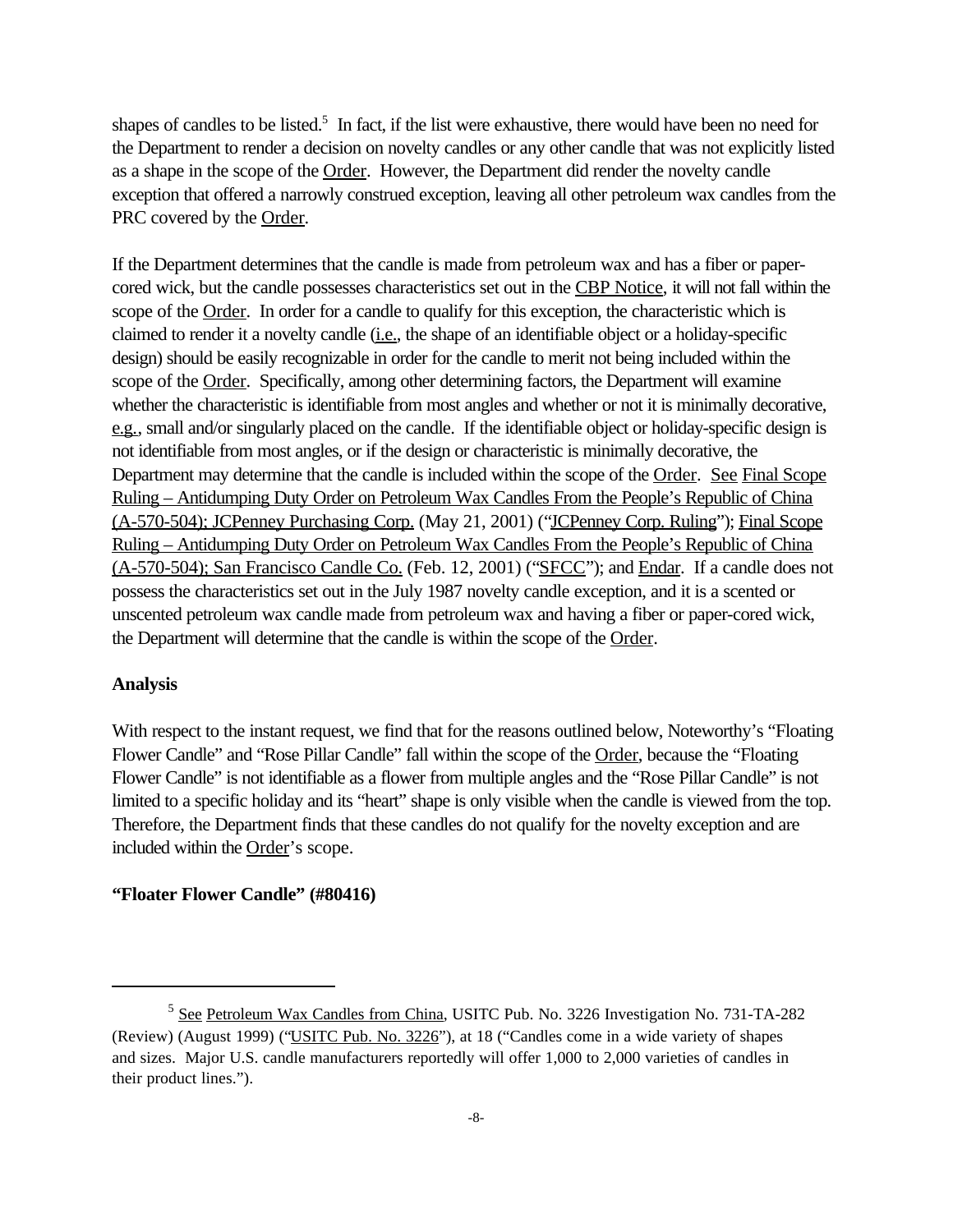Noteworthy contends that because its "Floating Flower Candle" is in the shape of an identifiable object and is discernable as a flower from a majority of angles, it qualifies for the novelty candle exception. Noteworthy argues that the flower-shaped candles have molded flower petals which are evident from the top and side views of the candles.

We disagree with Noteworthy's argument that the "Floating Flower Candle" is in the shape of an identifiable object, and, therefore, should not be included within the scope of the Order. Pursuant to the Department's change in practice stated in J.C. Penney Scope Ruling, if a candle is not in a shape specifically listed in the scope of the Order, it will not automatically be excluded from the scope of the Order. See J.C. Penney Scope Ruling. Instead, the Department will normally evaluate whether the candle is a scented or unscented petroleum wax candle made from petroleum wax and having a fiber or paper-cored wick. Noteworthy's "Floating Flower Candle" is a petroleum wax candle with a wick.<sup>6</sup> Therefore, we must evaluate whether the characteristics of this candle bring it outside the scope of the Order pursuant to the novelty candle exception detailed in the CBP Notice and our interpretation set forth in the J.C. Penney Scope Ruling.

Based on Noteworthy's comments and an examination of the samples Noteworthy provided, we examined whether the "Floating Flower Candle" is in the shape of an identifiable object. We find that this candle contains rudimentarily molded petals, which are only visible when viewing the candle from above. However, when the candle is viewed from the sides, the petals, and thus, the shape of the flower is not discernible. When viewed from any side, the candle does not show any identifiable flower motif. Given that the flower design is only discernible when the candle is viewed from above, we find that the "Floating Flower Candle" is not identifiable as a flower from a majority of angles. See San Francisco Candle Co. v. United States, 265 F.Supp. 2d 1274 (May 14, 2003). Because this candle is not readily recognizable and identifiable as a flower from multiple angles, we find that it is not an identifiable object and, therefore, it does not qualify for the novelty exception. Thus, the Department finds that Noteworthy's "Floating Flower Candle" does not fall under any exception, and is therefore included within the scope of the Order.

# **"Rose Pillar Candle" (#80417)**

Noteworthy argues that its heart-shaped pillar candle, decorated with molded roses on all sides and the top of the candle should not be included within the scope of the Order based on the CBP Bulletin. According to Noteworthy, its "Rose Pillar Candle" falls under this exception because it is overwhelmingly covered in roses and is discernible from the majority of angles.

We disagree with Noteworthy's argument that its "Rose Pillar Candle" should not be included within the scope of the Order. Noteworthy's "Rose Pillar Candle" candle is approximately 3 and 1/4 inches in height and 2 and 1/2 inches wide, contains a wick in the top of the candle's center, and is made from

<sup>&</sup>lt;sup>6</sup> Noteworthy did not specify what type of wick is used in its "Floating Flower Candle."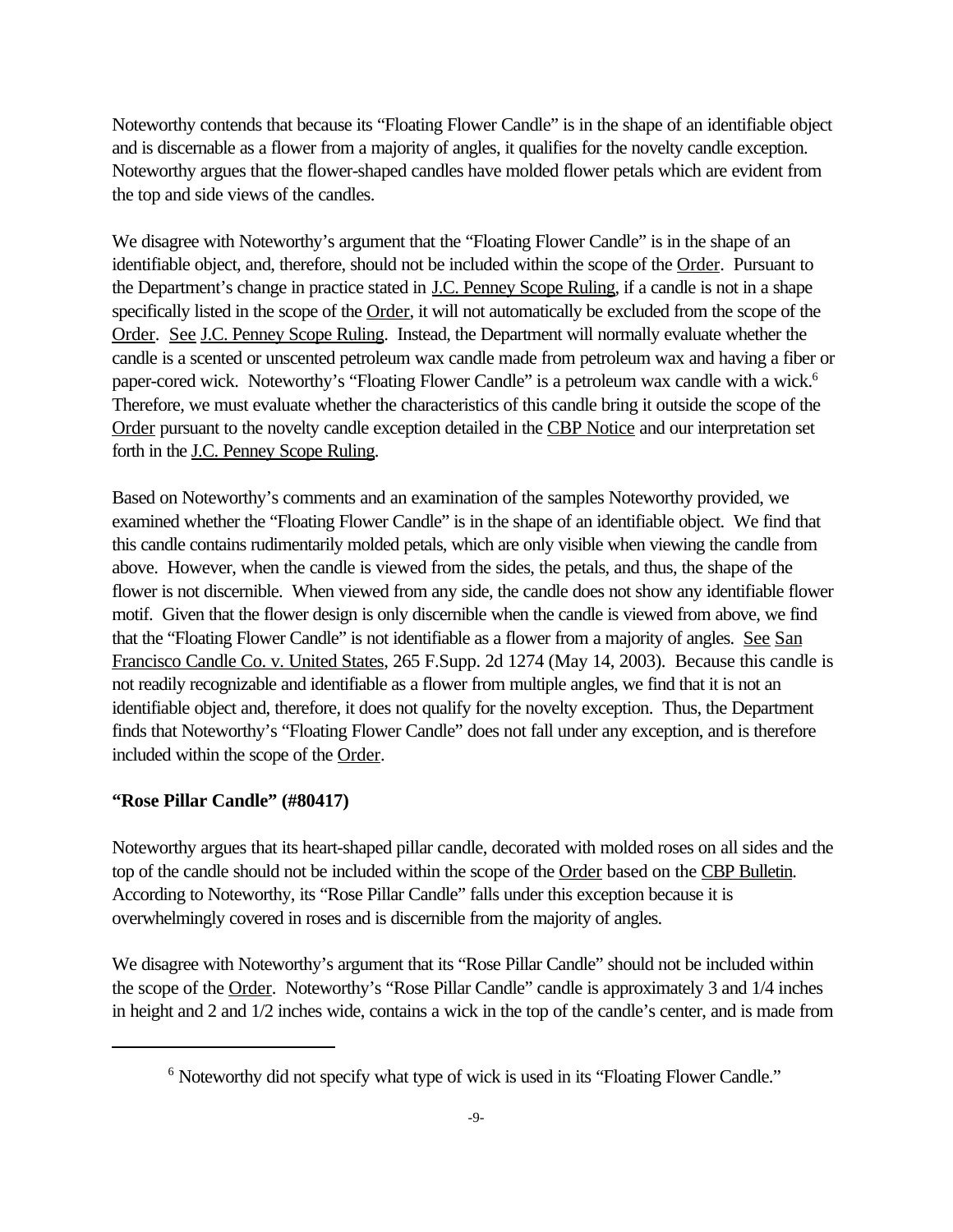petroleum wax. The candle is decorated with molded pink roses. The Department finds that this candle's shape, when viewed from most angles, is not clearly identifiable as a heart. Only when viewed from the top is the heart shape apparent; when viewed from its multiple side angles, this candle's shape appears to be that of a pillar. See Final Scope Ruling - Antidumping Duty Order on Petroleum Wax Candles From the People's Republic of China (A-570-504); Atico International Inc. (March 31, 2003) at 8 ("Atico Ruling 2002") (the Department determined that Atico's "Tier Disk Heart-Shaped Candle" was only discernible as a heart when viewed from the top; when viewed from multiple side angles, this candle's shape appears to be that of a pillar). Thus, we find that this candle is included within the Order because it has a shape, i.e., a "pillar", that is specifically included within the language of the scope.

In addition, we find that Noteworthy's "Rose Pillar Candle" is within the scope of the Order because this candle is not exclusively used in connection with any holiday. We find that the presence of the roses on the candle are not scenes or designs that are exclusively associated with any recognized holiday. See Atico Ruling 2002 at 8; see also Final Scope Ruling Russ Berrie Inc. (September 9, 1997) ("Russ Berrie Ruling 1997") (the Department determined that the floral design on Russ Berrie's "trinket box" heart-shaped wax-poured candles did not represent symbols which would limit the candle's use to a particular holiday). Thus, the roses do not transform this candle into an out-of-scope candle. Moreover, we find that Noteworthy's argument that its "Rose Pillar Candle" qualifies for an exclusion noted in the CBP Bulletin is misplaced because CBP rulings are not dispositive to the Department's scope determinations. Therefore, because the Department finds that Noteworthy's "Rose Pillar Candle" does not contain any scenes or symbols which are exclusively related to a specific holiday or other special event, and because the "heart" shape of Noteworthy's candle is only apparent when the candle is viewed from the top, this candle does not quality for the novelty exception and, therefore, is within the scope of the Order.

### **Summary**

Noteworthy argues that because its "Floating Flower Candle" is an identifiable object and that its "Rose Pillar Candle" is a decorated pillar overwhelmed by decoration that both candles should not be included within the scope of the Order. The Department disagrees that the "Floating Flower Candle" is identifiable as a flower from the majority of angles. The Department further finds that the "Rose Pillar Candle" is not identifiable as a heart from the majority of angles and that this candle does not have scenes or symbols that are exclusively associated with any recognized holiday. Therefore, the Department finds that these candles are included within the scope of the Order. This conclusion is consistent with the scope of the petition, the initial investigation, the determinations of the Secretary (including prior scope determinations), and the ITC.

#### **Recommendation**